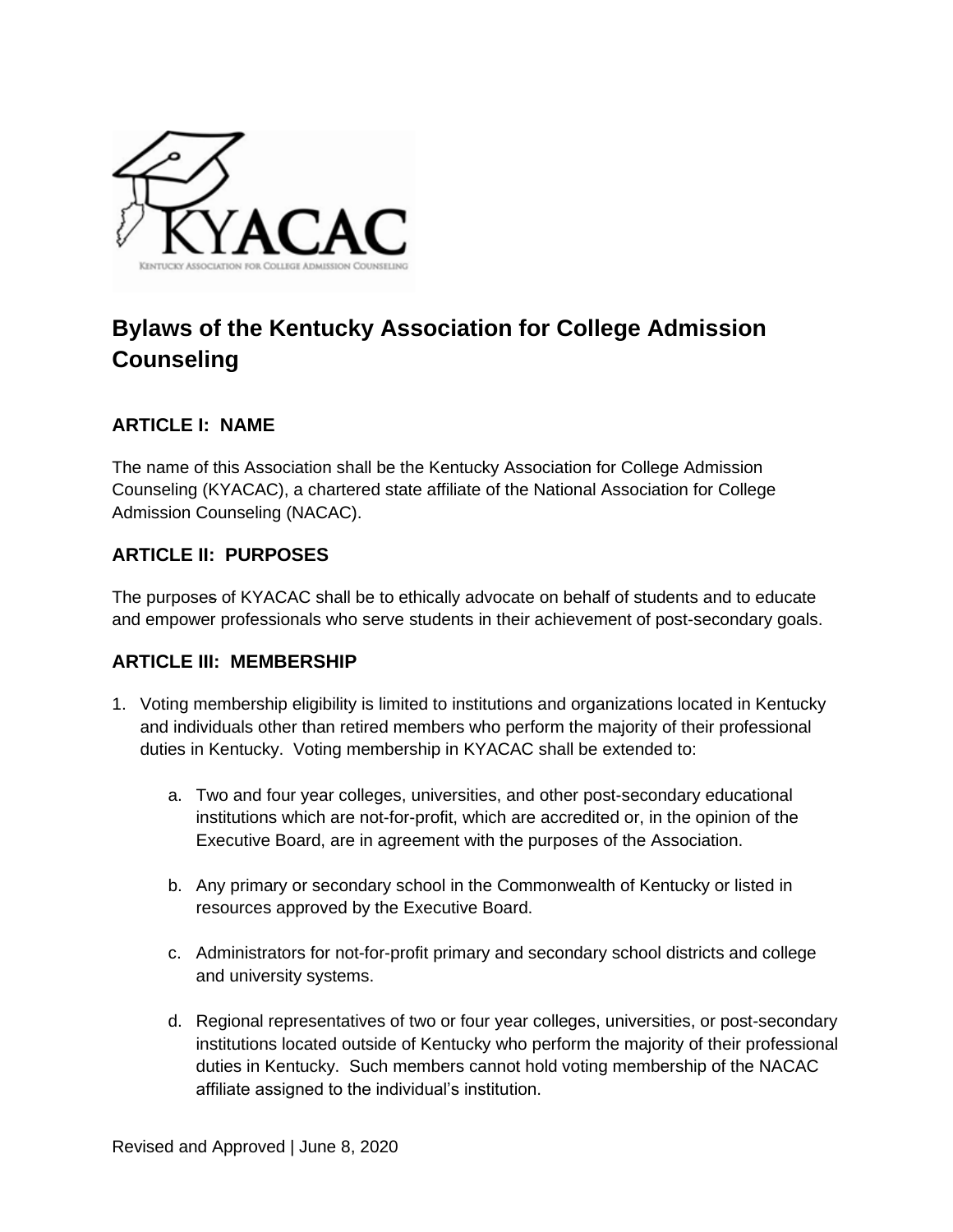- e. Individuals whose professional activities in the area of counseling, admission, or financial aid services are at KYACAC non-member organizations, agencies and institutions, school districts, or college or university systems.
- f. Not-for-profit organizations whose primary activities consist of working on a multistate, national, or international level and providing counseling, admission, or financial aid services to students or to the college admission counseling or to the financial aid professions.
- g. Not-for-profit community-based organizations which provide counseling, admission, or financial aid services only to students at the state or local level on an on-going basis.
- h. Retired persons who were actively engaged in providing counseling, admission, or financial aid services.
- i. Persons who were employed at a voting member institution or organization during the current year or immediately preceding membership year who are no longer employed by any member or member eligible institution.
- j. Independent educational consultants or counselors who are self-employed or employed by a company providing counseling, admission, or financial aid services to students and/or their parents.
- k. Lifetime Memberships shall be granted only by the Executive Board of KYACAC.
- 2. Non-voting membership in KYACAC may be extended to:
	- a. Individuals whose professional activities in the area of counseling, admission or financial aid services are at out-of-state KYACAC member organizations, agencies and institutions, school districts, or college or university systems.
	- b. Individuals at proprietary colleges, universities, and other post-secondary education institutions, whose professional objectives are consistent with the purposes of KYACAC.
	- c. Students currently enrolled in graduate coursework, have an interest in the mission of KYACAC, and are not currently employed in the profession.
	- 3. Membership dues shall be reviewed annually by the Executive Board. Assessments shall be adjusted from time to time by the Executive Board as needs require. The membership year will be July 1 through June 30.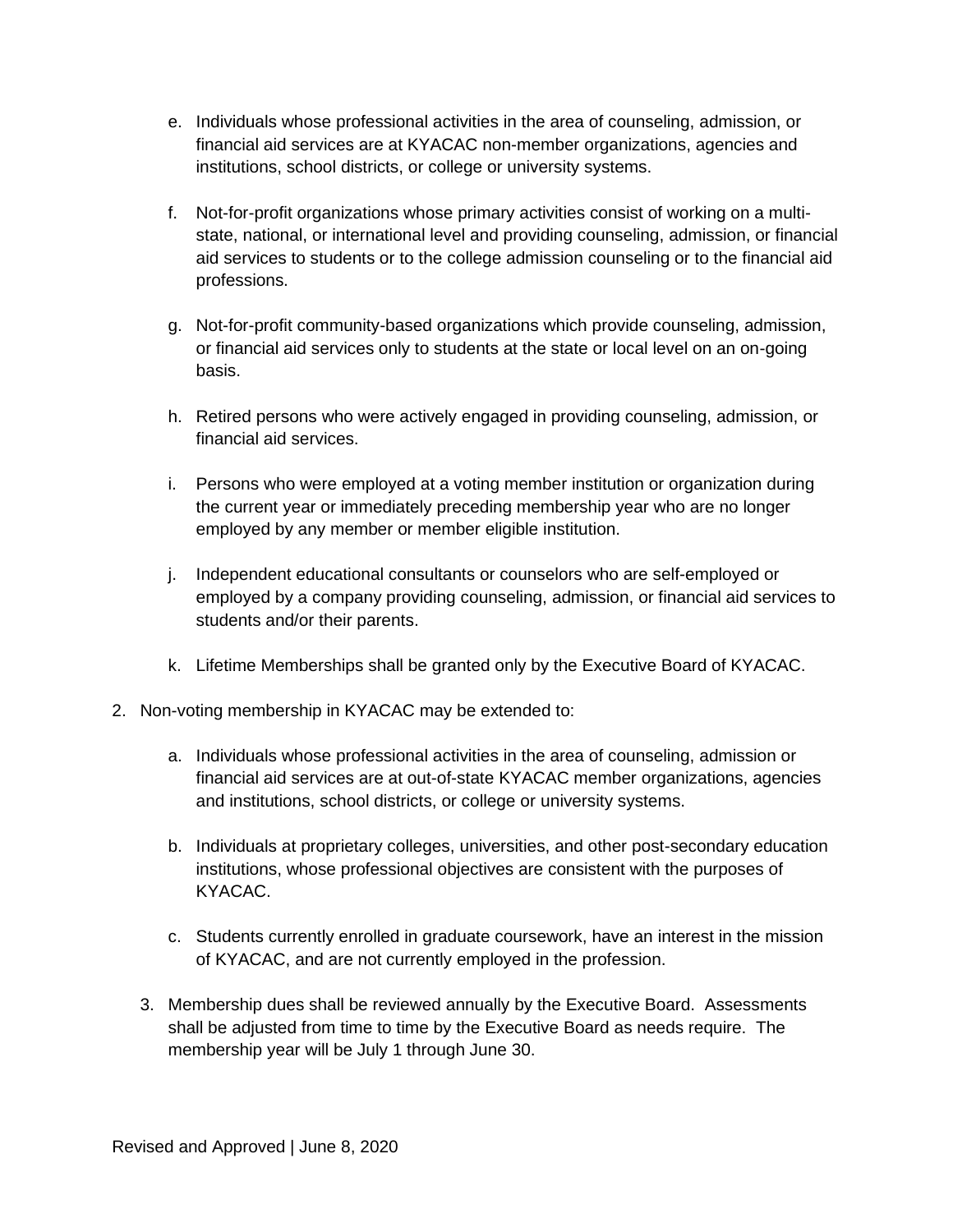## **ARTICLE IV: DISCIPLINE**

- 1. Termination of Membership: Membership shall be terminated automatically by failure to pay membership dues or by failure to comply with the purposes of this Association as set forth in Article II.
	- a. Any member of the Association may be censured, suspended, or expelled by the Executive Board with an affirmative vote equal to two-thirds (2/3) of the entire board for failure to comply with the provisions of these Bylaws or for other good cause. Any member proposed for discipline shall be provided due process in accordance with policies and procedures approved by the Executive Board.

## **ARTICLE V: MEETINGS**

- 1. A general meeting of the entire membership shall be held at each Annual Conference, at which time Executive Board of the Association and delegates to the National Association for College Admission Counseling Assembly shall be elected. Other meetings may be called at the discretion of the Executive Board.
	- a. In the event too few NACAC members register for the KYACAC Conference, at which our annual membership meeting is held, an electronic vote for the NACAC Delegate(s) will be held in advance of the meeting. Registration numbers will be confirmed one week in advance of the Conference.
- 2. A simple majority of the voting membership attending KYACAC's Annual Conference shall constitute a quorum for the transaction of business at the General Membership Meeting.
- 3. Additional Membership Meetings shall be called at the discretion of the Executive Board.

### **ARTICLE VI: EXECUTIVE BOARD**

- 1. The Executive Board of the Association shall have full power, direction, and authority over the affairs of the Association, except as provided in these Bylaws. The Executive Board shall be a President, President-Elect, Immediate Past President, Secretary, Treasurer, Treasurer-Elect, Past Treasurer, and NACAC Delegate. Their duties shall be:
	- a. The President shall assume full responsibility for the general activities of the Association. The President shall serve as a KYACAC delegate for the NACAC Assembly. Term: 1 year.
	- b. The President-Elect shall be responsible for the Annual Conference and shall chair the Conference Planning Committee. The President-Elect shall assume the office of President the following year. If, for any reason the office of the President becomes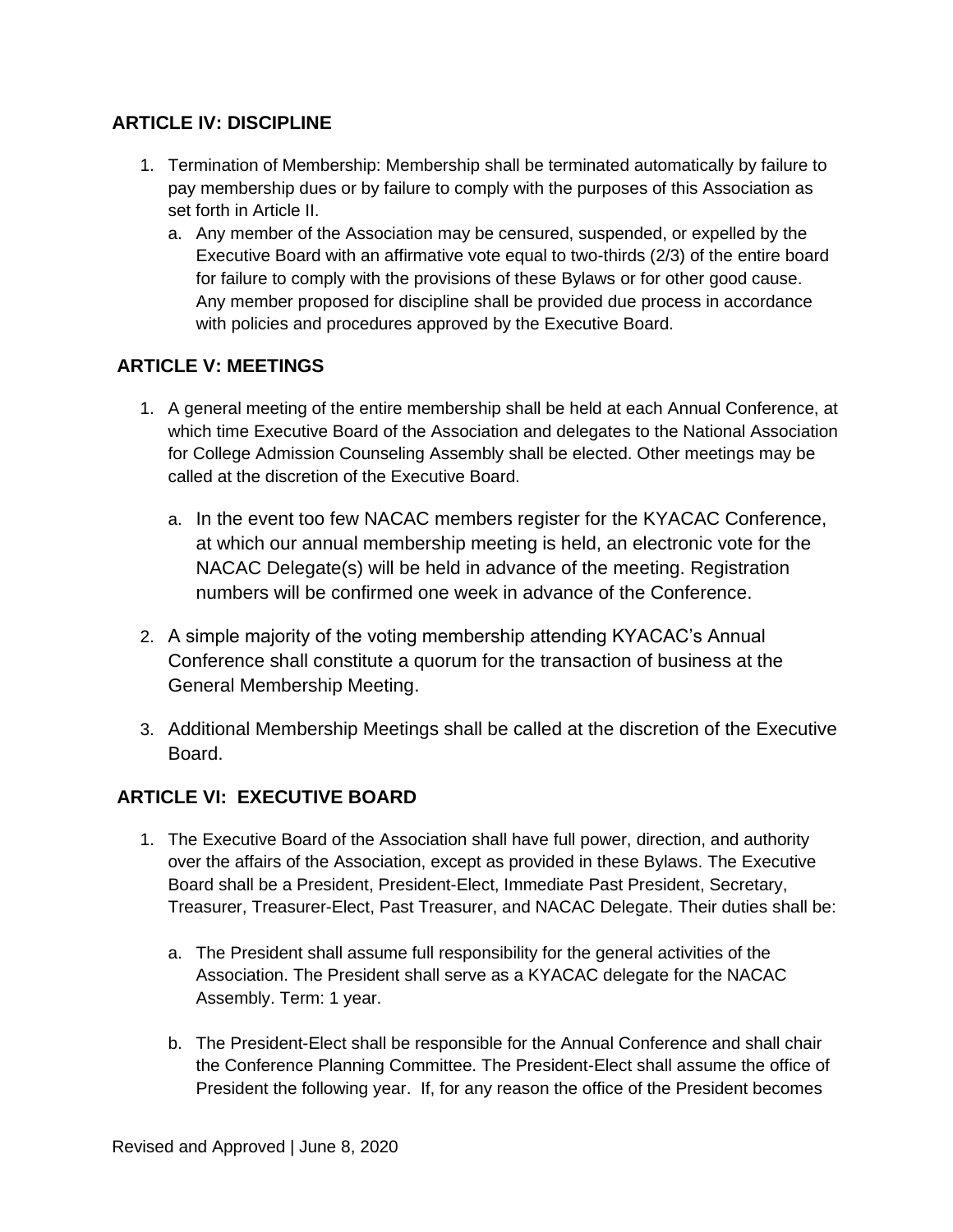vacant, the President-Elect shall assume that office for the balance of the year as well as their elected year. The President-Elect shall serve as the first alternate for NACAC Delegate. Term: 1 year.

- c. The Immediate Past President shall be the chairperson of the Nominating Committee for the next slate of officers. The Immediate Past President shall serve as a KYACAC Chief Delegate for the NACAC Assembly. Term: 1 year.
- d. The Secretary shall record, maintain, and distribute to members, the minutes of each meeting, and shall perform other appropriate duties. Term: 2 years.
- e. The Treasurer shall oversee all financial operations and the fiscal planning and procedures for the Organization. Term: 1 year.
- f. The Treasurer-Elect shall serve as assistant to the Treasurer. The Treasurer-Elect, with help, guidance, and training from the Treasurer, shall oversee and supervise the execution of daily financial procedures, practices, and activities carried out by the executive assistant for the Organization. The Treasurer-Elect shall summarize financial activities and present those to the Executive Board at regularly scheduled meetings. Term: 1 year.
- g. The Past Treasurer will serve as an assistant to the Treasurer and will help with long-term financial planning for the organization as well as acting as a resource for the Treasurer. Term: 1 year.
- h. The NACAC Delegate(s) are voting members of the Executive Board and will represent the interests of KYACAC as a voting member of the NACAC Assembly. Term: 3 years.
- i. The President, President Elect, and Immediate Past President must be voting members of the National Association for College Admission Counseling.
- 2. Newly elected members of the Executive Board shall be elected by a simple majority of voting members at the General Membership Meeting and shall assume their duties at the close of the General Membership Meeting during which they are elected.
- 3. Assembly Delegates, however, shall be elected by a simple majority of NACAC voting members which are in good standing from the Affiliate and shall assume their duties no later than June 30 of the year they are to be seated in Assembly.
- 4. In the event of the resignation of an incumbent officer, the unexpired term shall be filled through appointment by the President, subject to the approval of the Executive Board.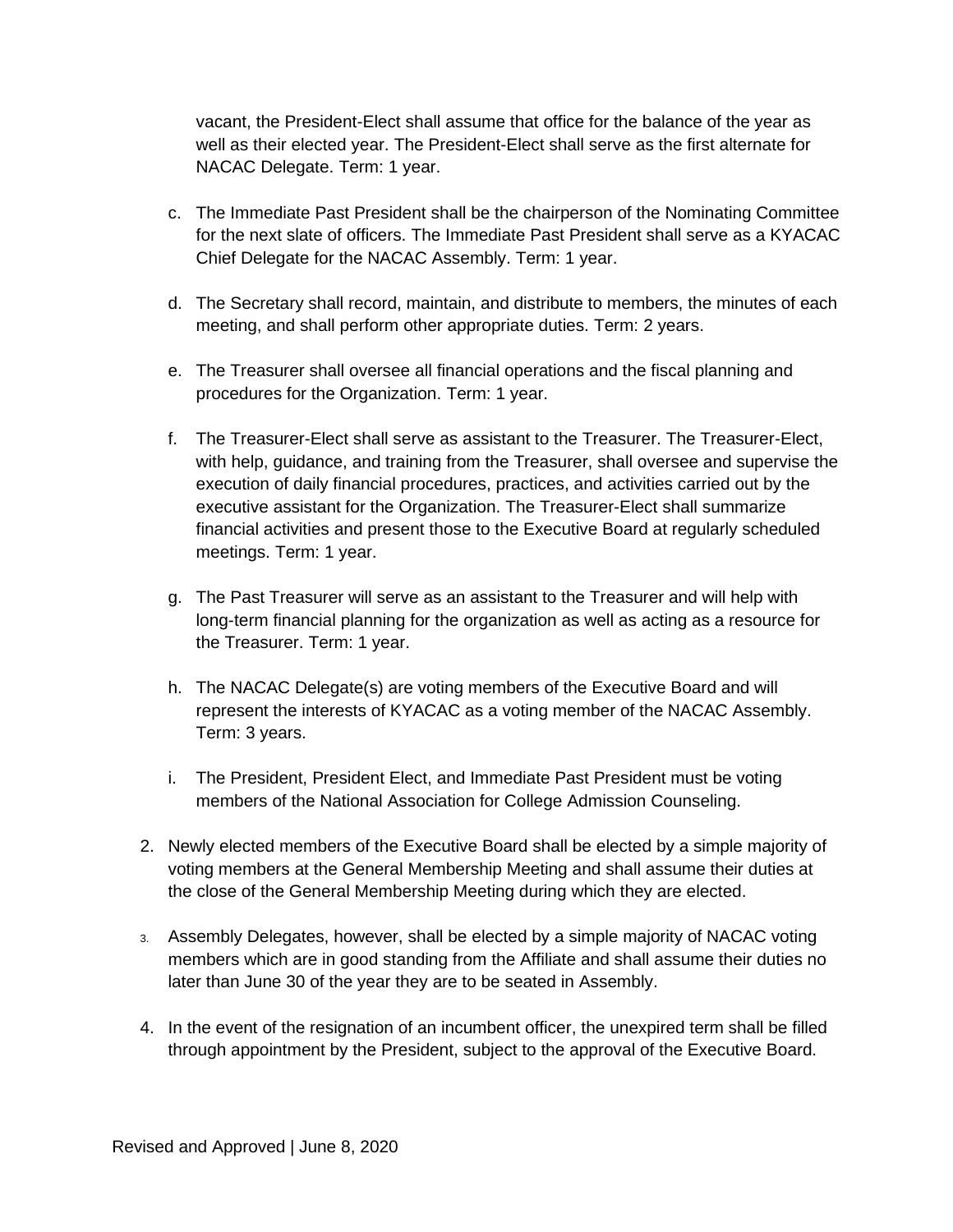- 5. Quorum: A simple majority of the Executive Board shall constitute a quorum for the transaction of business at regular meetings of the Executive Board.
- 6. KYACAC shall indemnify any persons who are serving or have served as KYACAC Officers, Directors, employees, agents, or other persons who are or have served at KYACAC's request as Officers, Directors, employees, or agents of another corporation, partnership, joint venture, trust, or other enterprise, to the fullest extent permitted by applicable law. KYACAC may purchase and maintain insurance for the purpose of indemnifying persons pursuant to this Article.

#### **ARTICLE VII: COMMITTEES**

- 1. There shall be Standing Committees, which are subject to the limitations set forth by law and these By-Laws and may carry out the directives of the Executive Board between Board meetings. Committees may be served by co-chairpersons at the discretion of the Executive Board.
- 2. The present standing committees of the Association include:
	- a. Admissions Practices
	- b. College Fair Committee
	- c. Finance
	- d. By-Laws
	- e. Government Relations
	- f. Inclusion, Access, and Success
	- g. Membership
	- h. Nominating
	- i. Professional Development
	- j. Communications and Technology
	- k. Active Retired Members Committee
	- l. Development
	- m. NACAC College Fair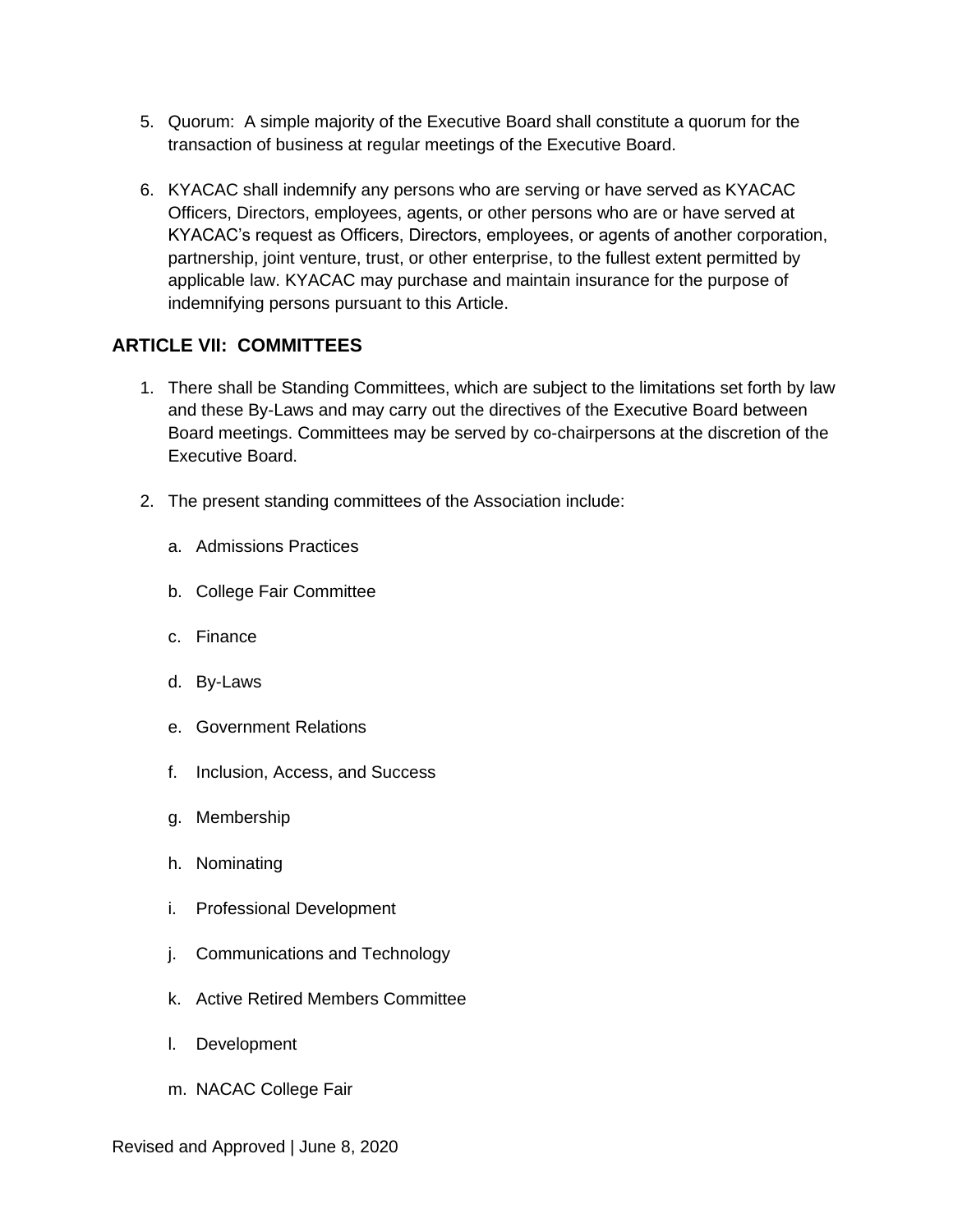- 3. All chairpersons shall be appointed by the President and approved by the Executive Board, with the exception of the By-laws and Nominating chairpersons, which shall be chaired either by the Immediate Past President or appointed by the President. Additional and/or ad hoc committees may be named by the Executive Board as needs require.
- 4. Committee chairs shall be on two-year appointments, with the option by the Chair to continue if he/she wishes to prolong their path of service for a longer period of time. If the duties of their committee are not executed, the Executive Board can ask the Chair to relinquish their duties with a two-thirds vote.

## **ARTICLE VIII: DELEGATES TO THE ASSEMBLY OF NACAC**

- 1. Each delegate and alternate delegate shall be a voting NACAC member in good standing in KYACAC by July 15 immediately preceding the next annual meeting of the Assembly. In order to remain a delegate of the Assembly, an incumbent must continue to be a KYACAC and a NACAC voting member in good standing or the principal representative of a NACAC voting institution or organization member in good standing in the Affiliate represented through his/her term of service. However, an incumbent shall have 180 days following a change in employment to become a NACAC voting member or the principal representative of another NACAC voting institution or organization member within that Affiliate without forfeiting the incumbent's delegate status.
- 2. Delegates and alternate delegates to the Assembly of the National Association for College Admission Counseling shall be elected by the NACAC voting members within the KYACAC organization. Delegates and alternate delegates serve a three-year term.
- 3. The Immediate Past President shall serve as the chief delegate to the NACAC Assembly provided they meet the conditions for eligibility as stated in Section 1 of this Article.
	- a. Only one person employed by any member organization agency, or institution shall serve in the same Assembly.
	- b. Each alternate delegate shall serve until their successor is elected.

## **ARTICLE IX: AFFILIATION WITH NACAC**

As a chartered affiliate of the National Association for College Admission Counseling, the By-Laws of this Association shall be consistent with governing documents of NACAC. Within one year after adoption of any amendments to NACAC's governing documents, KYACAC shall review and adopt any amendment required to maintain consistency with NACAC's governing documents. The delegates to the Assembly should review the NACAC By-Laws to assure compliance.